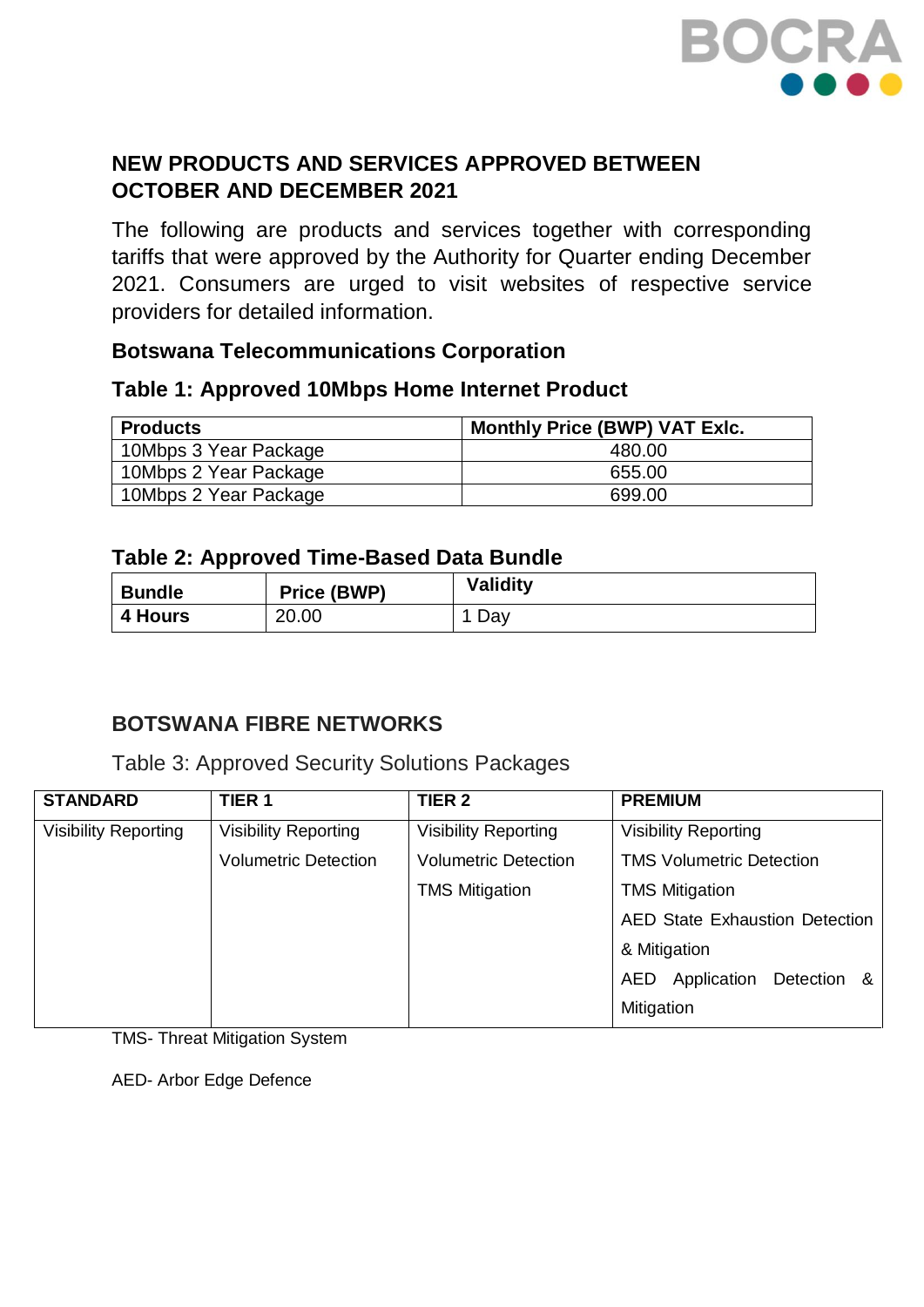

| <b>BANDWIDTH</b><br><b>IPT</b> | <b>STANDARD</b> | TIER <sub>1</sub><br>TIER <sub>2</sub> |                       | <b>PREMIUM</b>        |
|--------------------------------|-----------------|----------------------------------------|-----------------------|-----------------------|
| (Mbps)                         | (FREE)          | <b>Monthly</b>                         | <b>Monthly</b>        | <b>Monthly</b>        |
|                                |                 | <b>Recurring Cost</b>                  | <b>Recurring Cost</b> | <b>Recurring Cost</b> |
|                                |                 | in Pula                                | in Pula               | in Pula               |
| $0 - 1000$                     | <b>FREE</b>     | 10,000.00                              | 13,000.00             | 15,000.00             |
| 1,000-4,999                    | <b>FREE</b>     | 15,000.00                              | 19,500.00             | 22,500.00             |
| 5,000-9,999                    | <b>FREE</b>     | 22,500.00                              | 9,250.00              | 33,750.00             |
| 10,000-14,999                  | <b>FREE</b>     | 33,750.00                              | 43,875.00             | 50,625.00             |
| 15,000-19,999                  | <b>FREE</b>     | 50,625.00                              | 65,813.00             | 75,938.00             |
| 20,000-24,999                  | <b>FREE</b>     | 75,938.00                              | 98,719.00             | 113,906.00            |
| 25,000-29,999                  | <b>FREE</b>     | 113,906.00                             | 148,078.00            | 170,859.00            |
| 30,000-34,999                  | <b>FREE</b>     | 170,859.00                             | 222,117.00            | 256,389.00            |
| 35,000-39,999                  | <b>FREE</b>     | 256,289.00                             | 333,176.00            | 384,434.00            |
| 40,000-44,999                  | <b>FREE</b>     | 383,434.00                             | 499,764.00            | 576,650.00            |
| $45,000 +$                     | <b>FREE</b>     | 576,650.00                             | 749,646.00            | 864,976               |

| Table 4: Approved Security Solutions Tariffs |  |  |  |
|----------------------------------------------|--|--|--|
|----------------------------------------------|--|--|--|

# **MASCOM WIRELESS**

Table 5: Approved MyMix Data Bundles Summer Promotion

| <b>Bundle</b><br><b>Validity</b> | <b>Volume</b> | (BWP<br>Incl<br><b>Price</b> |
|----------------------------------|---------------|------------------------------|
| (Days)                           |               | VAT)                         |
| 1                                | 25MB          | 2.00                         |
| 1                                | 100MB         | 5.00                         |
| 1                                | 500MB         | 10.00                        |
| 1                                | 1.5GB         | 18.00                        |
| $\overline{2}$                   | 1GB           | 20.00                        |
| $\overline{7}$                   | 1.5GB         | 39.00                        |
| 7                                | 2GB           | 45.00                        |
| 14                               | 1GB           | 49.00                        |
| 14                               | 3.5GB         | 85.00                        |
| 30                               | 2GB           | 69.00                        |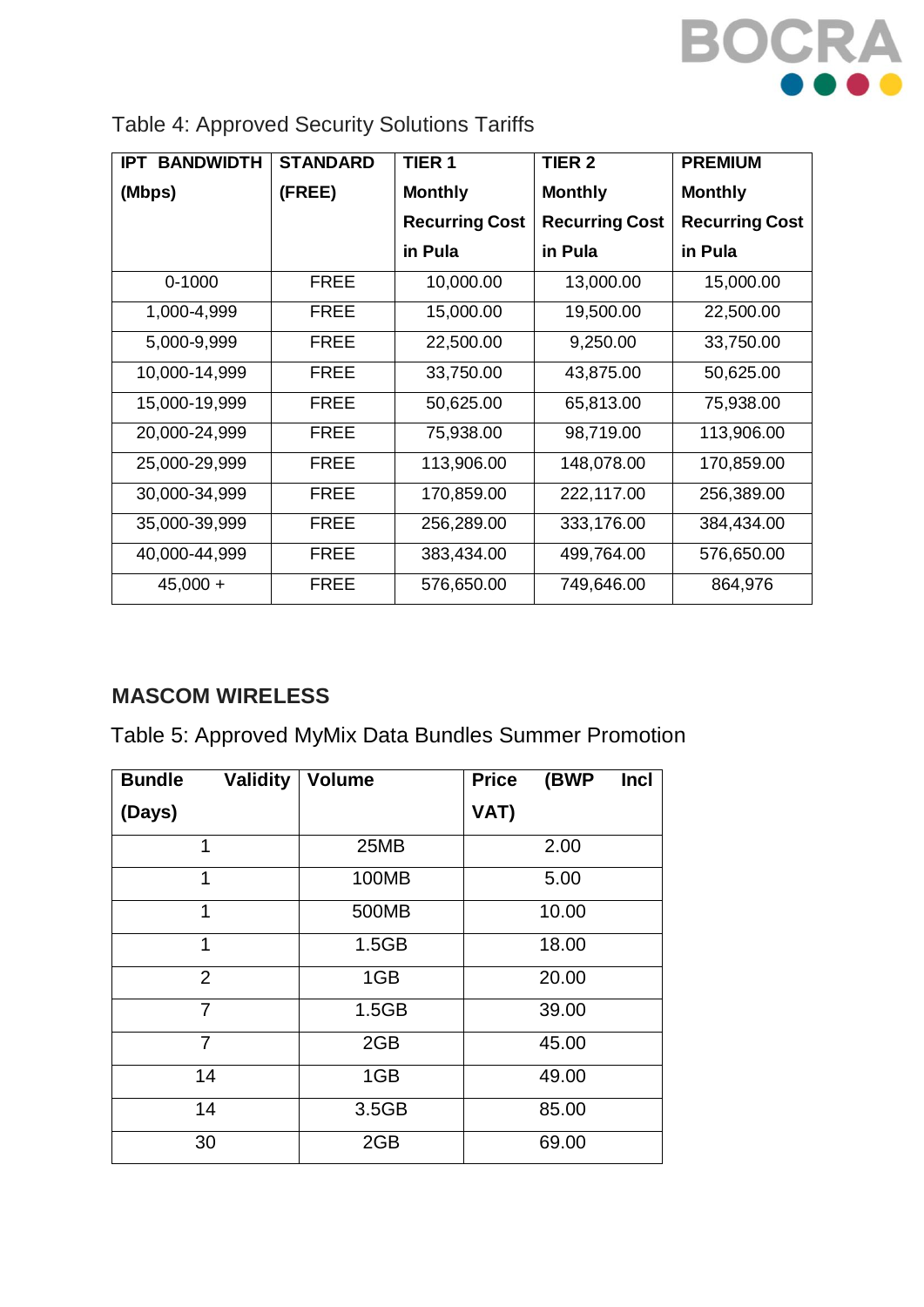

| 30 | 4.5GB       | 99.00  |
|----|-------------|--------|
| 30 | 8.5GB       | 149.00 |
| 30 | 17GB        | 279.00 |
| 30 | 35GB        | 525.00 |
| 30 | 50GB        | 650.00 |
| 30 | <b>75GB</b> | 800.00 |
| 30 | 100GB       | 990.00 |

## **ORANGE BOTSWANA**

Table 6: Approved Zimbabwe Bundles

| <b>Validity</b> | <b>Minutes</b> | <b>SMS</b> | <b>Data</b> | <b>Price (BWP)</b> |
|-----------------|----------------|------------|-------------|--------------------|
| 1 Day           |                |            | 25MB        | 15.00              |
| 1 Week          | 10             | 15         | 500MB       | 75.00              |
| 2 Weeks         | 15             | 20         | 1GB         | 115.00             |
| 1 Month         | 30             | 30         | 2GB         | 200.00             |

Table 7: Approved All My friends 1GO Promotion

| <b>Validity</b> | <b>Minutes</b> | <b>SMS</b> | <b>Data</b> | <b>Price</b><br>(BWP) | <b>Social</b><br><b>Content</b>                        |
|-----------------|----------------|------------|-------------|-----------------------|--------------------------------------------------------|
| 1 Day           | 10             | 20         | 1GB         | 9.00                  | Facebook,<br>Twitter,<br>WhatsApp,                     |
| 1 Week          | 40             | 100        | 1GB         | 35.00                 | Instagram,<br>Snapchat,<br>LinkedIn,<br><b>Tik Tok</b> |

# **THARI COMMUNICATIONS**

Table 8: Approved Fibre Lite Home

| <b>BANDWIDTH</b><br><b>CAPACITY</b> | <b>CONTENTION</b><br><b>RATIO</b> | <b>MINIMUM</b><br><b>GUARANTEED</b><br><b>SPEED</b> | <b>PRICE</b><br>(BWP) | <b>INSTALLATION</b><br><b>COST (BWP)</b> |
|-------------------------------------|-----------------------------------|-----------------------------------------------------|-----------------------|------------------------------------------|
| 5 Mbps                              | 1:2                               | 2.5 Mbps                                            | 490.00                | 1,100.00                                 |
| 10 Mbps                             | 1:2                               | 5 Mbps                                              | 910.00                | 1,100.00                                 |
| 25 Mbps                             | 1:2                               | 12.5 Mbps                                           | 1,120.00              | 1,100.00                                 |
| 50 Mbps                             | 1:2                               | 25 Mbps                                             | 2,100.00              | 1,100.00                                 |